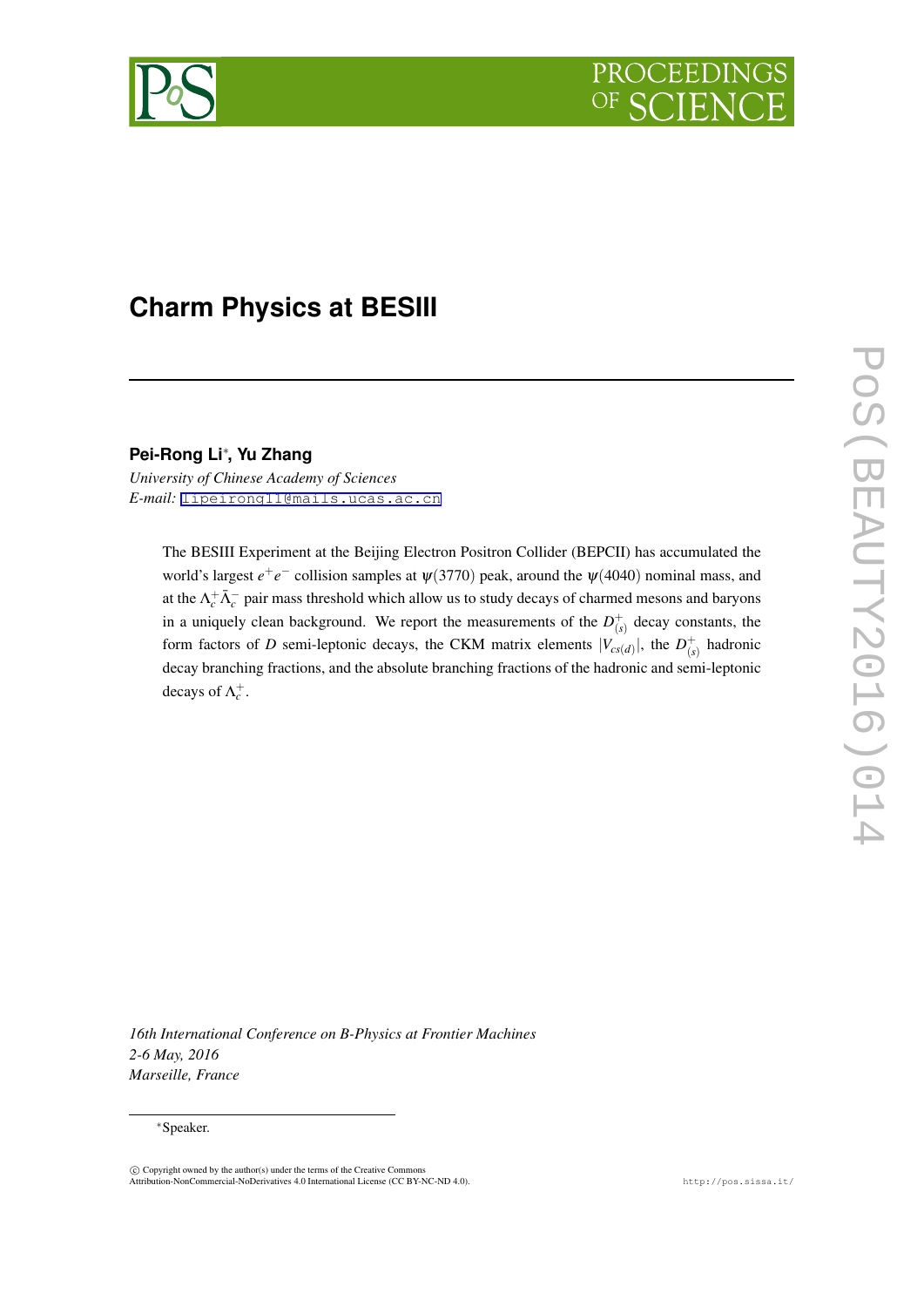### 1. Introduction

In the Standard Model (SM), the Cabibbo-Kobayashi-Maskawa (CKM) matrix parametrizes the mixing between the quark flavors in the weak interaction. The CKM matrix elements  $|V_{cs(d)}|$ could be well determined via precision measurements of the form factors in semi-leptonic *D* decays, as they are parameterized by the decay constants  $f_D$  and the CKM matrix elements  $|V_{cs(d)}|$ . With these measurements, we are able to calibrate the LQCD calculations and test the CKM matrix unitary.

Moreover, current theoretical calculations of the charmed mesons partial decay widths are not consistent well with experimental results as the *c* quark mass is not heavy enough for good convergence of the heavy quark expansion nor light enough for chiral perturbative theory. Yet, hadronic decays of charmed mesons provide important information on flavor mixing, *CP* violation, and strong-interaction effects [\[1\]](#page-5-0). Precision measurements of the hadronic decay rates also strengthen the understanding of  $U$ -spin and  $SU(3)$ -flavor symmetry breaking effects in  $D$  decays [[2](#page-5-0)].

Furthermore, unlike the charmed meson decays, charmed baryon decays suffer from great uncertainties experimentally. Thus, the improved measurement of the charmed baryon  $\Lambda_c^+$  decays is of crucial importance for that they could both provide plentiful information on the dynamics in the charm sector and improved input for beauty physics.

In this paper, the recent results of the semi-leptonic and hadronic decays of  $D^0$ ,  $D^+$ <sub>(s</sub>  $\Lambda_c^+$  and  $\Lambda_c^+$ are reported. These studies are based on 2.93, 0.482 and 0.567 fb*−*<sup>1</sup> data at *√ s* = 3.773, 4.009 and 4.599 GeV collected with the BESIII Experiment, where  $D^0 \bar{D}^0$ ,  $D^+ D^-$ ,  $D_s^+ D_s^-$  and  $\Lambda_c^+ \bar{\Lambda}_c^-$  are produced in pairs.

#### 2. *D* semi-leptonic decays

Charmed mesons can decay into lighter hadrons by emitting a  $l^+v_l$  pair via a virtual  $W^+$ boson. These semi-leptonic decays can be parameterized by the quark mixing matrix element and the form factor of hadronic weak current. In the limit of zero positron mass, the differential rate for  $D^0 \to K^-(\pi^-)e^+\nu_e$  decay is given by

$$
\frac{d\Gamma}{dq^2} = \frac{G_F^2}{24\pi^3} |V_{cs(d)}|^2 |p_{K(\pi)}|^3 |f_+^{K(\pi)}(q^2)|^2,
$$
\n(2.1)

where  $G_F$  is the Fermi coupling constant,  $|V_{cs(d)}|$  is the quark mixing element,  $p_{K(\pi)}$  is the threemomentum of the kaon(pion) in the rest frame of the  $D^0$ , and  $f_+^{K(\pi)}(q^2)$  is the hadronic form factor of the hadronic weak current depending on the square of the four-momentum transfer  $q =$  $p_{D^0} - p_{K(\pi)}$ .

Generally, three forms of parameterizations are used to model the form factors as follows:

- the simple model  $f_{+}(q^{2}) = \frac{f_{+}(0)}{1 q^{2}}$  $\frac{q^2}{1-\frac{q^2}{M_{\rm pole}^2}}$ , where the pole mass  $M_{pole}$  is a free parameter;
- the modified model  $f_+(q^2) = \frac{f_+(0)}{(1-q^2)(1-q^2)}$  $\frac{J+(0)}{(1-\frac{q^2}{M_{\text{pole}}^2})(1-\alpha \frac{q^2}{M_{\text{pole}}^2})}$ , where only  $\alpha$  is a free parameter and *M*<sub>pole</sub> is fixed in this case;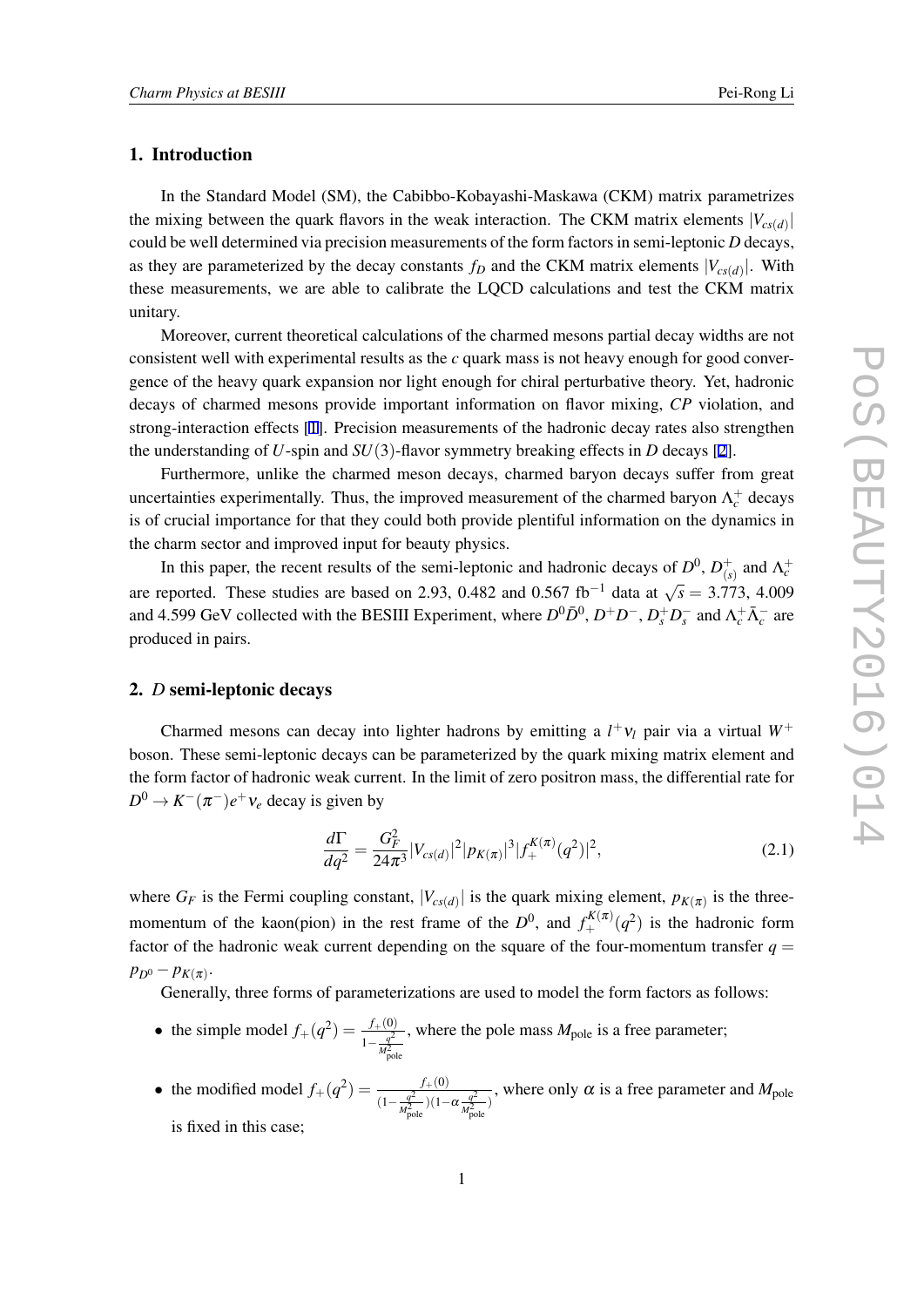<span id="page-2-0"></span>• the series expansion  $f_+(t) = \frac{1}{P(t)\Phi(t,t_0)} a_0(t_0) \left(1 + \sum_{k=1}^{\infty} r_k(t_0) [z(t,t_0)]^k \right)$  [[3](#page-5-0)].

Using a double tag method, the singly tagged  $\overline{D}^0$  meson is reconstructed using five hadronic decays:  $K^+\pi^-$ ,  $K^+\pi^-\pi^0$ ,  $K^+\pi^-\pi^+\pi^-$ ,  $K^+\pi^-\pi^0\pi^0$ ,  $K^+\pi^-\pi^+\pi^-\pi^0$ , as shown in Fig. 1(gk). Based on the observed  $70727.0 \pm 278.3$  signals for  $D^0 \rightarrow K^-e^+\nu_e$  and  $6297.1 \pm 86.8$  signals for  $D^0 \to \pi^- e^+ \nu_e$  [\[4\]](#page-5-0), their branching fractions are determined to be  $\mathscr{B}(D^0 \to K^- e^+ \nu_e)$  =  $(3.505 \pm 0.014_{stat.} \pm 0.033_{sys.})\%$  and  $\mathscr{B}(D^0 \to \pi^- e^+ \nu_e) = (0.295 \pm 0.004_{stat.} \pm 0.003_{sys.})\%$  respectively. Fig. [2](#page-3-0) shows the fits to partial decay widths using the simple pole model, modified pole model and the series expansion. Using the values for  $f_{+}^{K}(\pi)(0)|V_{cs(d)}|$  from the two-parameter *z*-series expansion fits and with  $f_+^K(0) = 0.747 \pm 0.011 \pm 0.015$  $f_+^K(0) = 0.747 \pm 0.011 \pm 0.015$  $f_+^K(0) = 0.747 \pm 0.011 \pm 0.015$  [\[6](#page-5-0)] and  $f_+^{\pi}(0) = 0.666 \pm 0.020 \pm 0.021$  [7] calculated in LQCD, we obtain  $|V_{cs}| = 0.9601 \pm 0.0033 \pm 0.0047 \pm 0.0239$  and  $|V_{cd}| = 0.2155 \pm 0.0047$  $0.0027 \pm 0.0014 \pm 0.0094$ , where the first uncertainties are statistical, the second ones systematic, and the third ones are due to the theoretical uncertainties in the form factor calculations. From the measured ratio of  $\frac{f_+^{\pi}(0)|V_{cd}|}{f_+^{\pi}(0)|V_{cs}|}$  together with the LCSR calculation of  $f_+^{\pi}(0)/f_+^{\pi}(0) = 0.84 \pm 0.04$  [\[5\]](#page-5-0), the ratio  $\frac{|V_{cd}|}{|V_{cs}|}$  is obtained to be  $0.238 \pm 0.004 \pm 0.002 \pm 0.011$ , where the first error is statistical, the second one systematic, and the third one is from LCSR normalization. BESIII results are in good agreement with the previous measurements, and have the best precision up to date.



Figure 1:  $M_{BC}$  distributions of single tag samples for different tag modes. The first two rows show charged D decays: (a)  $K^+\pi^-\pi^-$ , (b)  $K^+\pi^-\pi^-\pi^0$ , (c)  $K_s\pi^-$ , (d)  $K_s\pi^-\pi^0$ , (e)  $K_s\pi^+\pi^-\pi^-$ , (f)  $K^+K^-\pi^-$ , the latter two rows show neutral *D* decays: (g)  $K^+\pi^-$ , (h)  $K^+\pi^-\pi^0$ , (i)  $K^+\pi^-\pi^+\pi^-$ , (j)  $K^+\pi^-\pi^0\pi^0$ , (k)  $K^+\pi^-\pi^+\pi^-\pi^0$ . Data are shown as points, the (red) solid lines are the total fits and the (blue) dashed lines are the background shapes.  $D$  and  $\overline{D}$  candidates are combined.

Similarly, using the six single tag modes  $K^+\pi^-\pi^-, K^+\pi^-\pi^-\pi^0, K_s\pi^-, K_s\pi^-\pi^0, K_s\pi^+\pi^-\pi^-,$  $K^+K^-\pi^-$  as shown in Fig. 1(a-f), the semi-leptonic decays  $D^+ \to (\omega/\phi)e^+v_e$  and  $D^0 \to K_L^0e^+v_e$ are studied. The first measurement of the absolute branching fraction  $\mathscr{B}(D^0 \to K_L^0 e^+ \nu_e)$  is determined to be  $(4.481 \pm 0.027<sub>stat</sub> \pm 0.103<sub>sys</sub>)$  $(4.481 \pm 0.027<sub>stat</sub> \pm 0.103<sub>sys</sub>)$  $(4.481 \pm 0.027<sub>stat</sub> \pm 0.103<sub>sys</sub>)$ % [8], which agrees well with previous measurement of  $\mathscr{B}(D^+ \to K_s e^+ \nu_e)$ . The CP asymmetry  $A_{CP}^{D^0 \to K_L^0 e^+ \nu_e} = (-0.59 \pm 0.60_{stat.} \pm 1.48_{sys.})\%$ , which indicates no CP asymmetry exists in this decay, is also determined. Furthermore, a simultaneous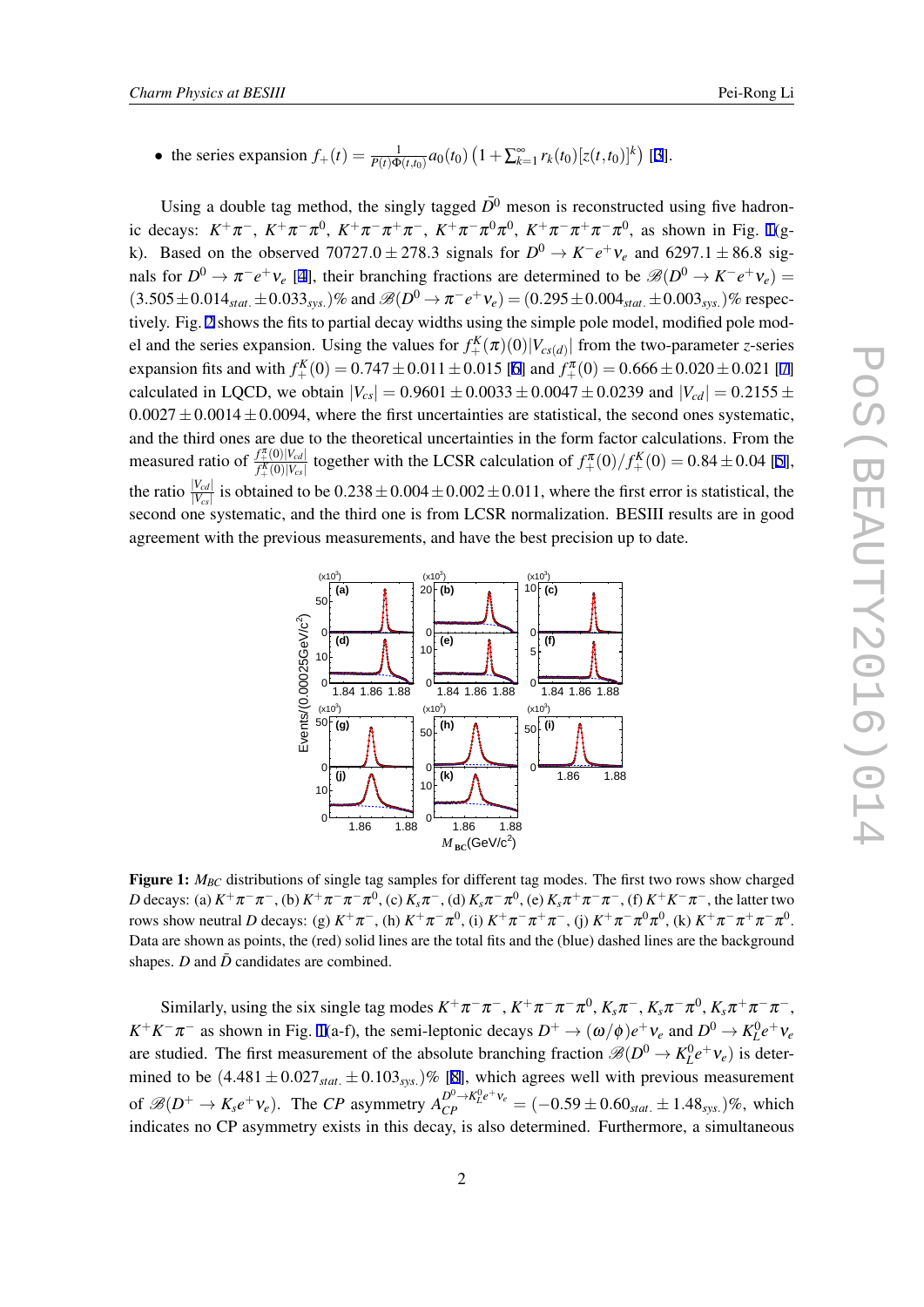<span id="page-3-0"></span>

**Figure 2:** Fits to partial decay widths of (a)  $D^0 \to K^-e^+\nu_e$  and (b)  $D^0 \to \pi^-e^+\nu_e$ 

fit is performed to the event density  $I(q^2)$  for the six tag modes with the series expansion model, and the product of  $f_K^+(0)|V_{cs}|$  is obtained to be  $0.728 \pm 0.006_{stat.} \pm 0.011_{sys.}$ 

The yield of the decay  $D^+ \to \omega e^+ v_e$  obtained using the six tag modes is 491  $\pm$  32[[9\]](#page-5-0). With these signals, the absolute branching fraction for the decay is measured to be  $(1.63 \pm 0.11_{stat.} \pm 1.00)$ <sup>0</sup>*.*08*sys.*)*×*10*−*<sup>3</sup> , which represents a significant improvement compared to previous measurements. Besides, the ratio of hadronic form factors is also obtained to be  $r_V = \frac{V(0)}{A_1(0)} = 1.24 \pm 0.09_{stat.} \pm 0.09_{stat.} \pm 0.09_{syst.}$ 0.06<sub>*sys*</sub> and  $r_2 = \frac{A_2(0)}{A_1(0)} = 1.06 \pm 0.15_{stat} \pm 0.05_{sys}$ . No significant signal is observed in the search for  $D^+ \to \phi e^+v_e$ , and hence an upper limit at the 90% confidence level (C.L.) is set to be  $\mathscr{B}(D^+ \to \phi e^+v_e)$  $\phi e^+ v_e$ ) < 1.3 × 10<sup>-5</sup>.

#### 3. *D* hadronic decays

The singly Cabibbo-suppressed (SCS) decays  $D^{+,0} \to \omega \pi^{+,0}$  have not yet been observed, and only upper limits at 90% C.L. on the branching fractions are set to be  $3.4 \times 10^{-4}$  and  $2.6 \times 10^{-4}$ , respectively, by the CLEO Collaboration [[10\]](#page-5-0). Theoretically, the  $D \to \omega \pi$  decays should be at about 1*.*<sup>0</sup> *<sup>×</sup>* <sup>10</sup>*−*<sup>4</sup> level [\[11](#page-5-0)]. Based on the double tag method, six tag modes for charged *D* and five tag modes for neutral *D*, as shown in Fig. [1](#page-2-0) are used. The  $\pi^+\pi^-\pi^0$  invariant mass spectra are fitted as shown in Fig [3](#page-4-0). This is the first observation of the SCS decay  $D^+ \to \omega \pi^+$  with statistical significance of 5.5 $\sigma$ , and the first evidence for the SCS decay  $D^0 \to \omega \pi^0$  with statistical significance of  $4.1\sigma$ . The results are consistent with the theoretical prediction [[11\]](#page-5-0).

Recently, an updated measurement of  $\mathcal{B}(D_s^+ \to \eta' \pi^+ \pi^0) = (5.6 \pm 0.5 \pm 0.6)\%$  [\[12](#page-5-0)] is reported by CLEO, which is much smaller than the previous result [[13](#page-5-0)]. Based on the single tag events, where  $D_s^-$  is reconstructed via nine tag modes:  $K_S^0 K^-$ ,  $K^+ K^- \pi^-$ ,  $K^+ K^- \pi^- \pi^0$ ,  $K_S^0 K^+ \pi^- \pi^-$ ,  $π^+π^-π^-, π^-\eta, π^-\eta'$ <sup>*′*</sup>( $η' → π^+π^-\eta$ ), π<sup>-</sup>η<sup>*′*</sup>( $η' → ρ<sup>0</sup>γ, ρ<sup>0</sup> → π^+π^-$ ), and  $π^-π<sup>0</sup>η$ , the branching fraction  $\mathscr{B}(D_s^+ \to \eta'X) = (8.8 \pm 1.8 \pm 0.5)\%$  is found, which is consistent with previous measure-ment [\[14](#page-5-0)].  $\mathscr{B}(D_s^+ \to \eta' \rho^+)$  is obtained to be  $(5.8 \pm 1.4 \pm 0.4)\%$ , which is compatible with CLEO's updated measurement [\[12](#page-5-0)], in which the resonant process  $\eta' \rho^+$  is believed to dominate.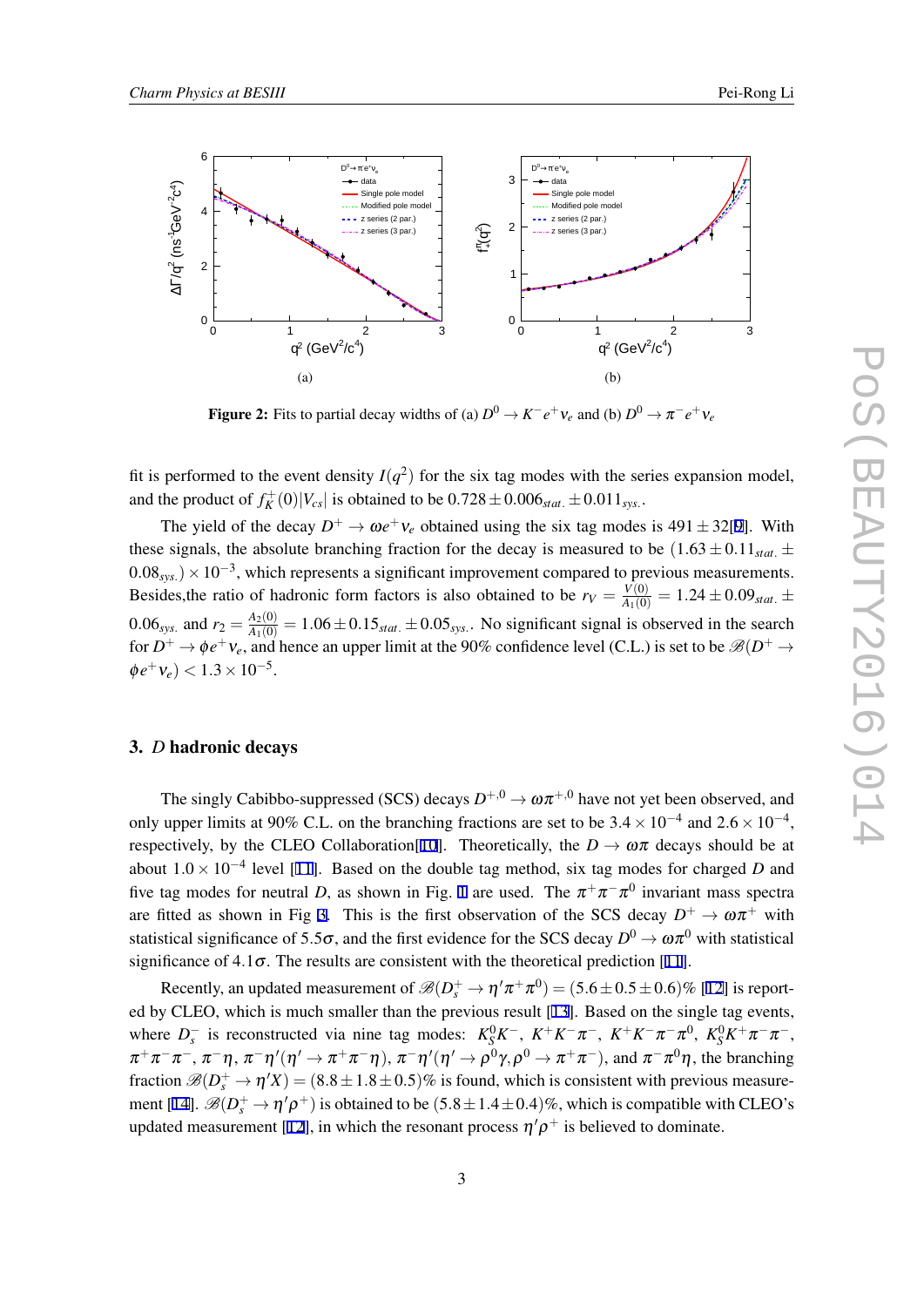<span id="page-4-0"></span>

Figure 3: Fits to the  $3\pi$  mass spectra for (a)  $D^+ \to \pi^+\pi^-\pi^0\pi^+$  and (b)  $D^0 \to \pi^+\pi^-\pi^0\pi^0$ . The (red) solid lines are the total fits, the (blue) dashed lines are the background shapes, and the hatched histograms are peaking background

## 4.  $\Lambda_c^+$  decays

A data sample at  $\sqrt{s} = 4.599$  GeV collected by BESIII allows to perform the first absolute measurement of  $\Lambda_c^+$  decays. Twelve Cabibbo-favored  $\Lambda_c^+$  decay rates are measured by employing a double tag technique [[15\]](#page-5-0). About 15 thousand of the singly tagged  $\Lambda_c^+$  events are observed, as shown in Fig. [4\(](#page-5-0)a), the *MBC* fits in the single tag samples. Double tag events are obtained by fitting to the *MBC* distributions as shown in Fig. [4](#page-5-0)(b). The branching fractions of the twelve modes are determined to be  $\mathcal{B}(pK_S^0) = (1.52 \pm 0.08 \pm 0.03)\%$ ,  $\mathcal{B}(pK^-\pi^+) = (5.84 \pm 0.27 \pm 0.23)\%$ ,  $\mathscr{B}(pK_S^0\pi^0)=(1.87\pm 0.13\pm 0.05)\%,\ \mathscr{B}(pK_S^0\pi^+\pi^-)=(1.53\pm 0.11\pm 0.09)\%,\ \mathscr{B}(pK^-\pi^+\pi^0)=$  $(4.53 \pm 0.23 \pm 0.30)\%$ ,  $\mathscr{B}(\Lambda \pi^+) = (1.24 \pm 0.07 \pm 0.03)\%$ ,  $\mathscr{B}(\Lambda \pi^+ \pi^0) = (7.01 \pm 0.37 \pm 0.19)\%$ ,  $B(\Lambda \pi^+ \pi^- \pi^+) = (3.81 \pm 0.24 \pm 0.18)\%$ ,  $B(\Sigma^0 \pi^+) = (1.27 \pm 0.08 \pm 0.03)\%$ ,  $B(\Sigma^+ \pi^0) = (1.18 \pm 0.03)\%$  $(0.10 \pm 0.03)\%$ ,  $\mathscr{B}(\Sigma^+\pi^+\pi^-) = (4.25 \pm 0.24 \pm 0.20)\%$ ,  $\mathscr{B}(\Sigma^+\omega) = (1.56 \pm 0.20 \pm 0.07)\%$ . These results improve the PDG values precision [[16\]](#page-5-0).

The first absolute measurement of the  $\Lambda_c^+$  semi-leptonic decay  $\Lambda_c^+ \to \Lambda e^+ \nu_e$  is also performed using the twelve tag modes except  $\Sigma^+\omega$  as shown in Fig. [4](#page-5-0)(a).  $103.5 \pm 10.9$  signals are observed, and the branching fraction is  $\mathcal{B}(\Lambda_c^+ \to \Lambda e^+ \nu_e) = (3.63 \pm 0.38_{stat.} \pm 0.20_{sys.})\%$ . The result can serve as a valuable test of non-perturbtive models and LQCD calculations.

#### 5. summary

To summarize, by analysing 2.93, 0.482 and 0.567 fb<sup>-1</sup> data taken at  $\sqrt{s} = 3.773$ , 4.009 and 4.599 GeV with the BESIII detector, the decay constants, the form factors of *D* semi-leptonic decays are reported, which provide important test to LQCD calculations, and enable tests of CKM matrix unitary. The study of charmed meson hadronic decays is given with significantly improved precision. Also, the first absolute measurements of charmed baron decays are performed. All these